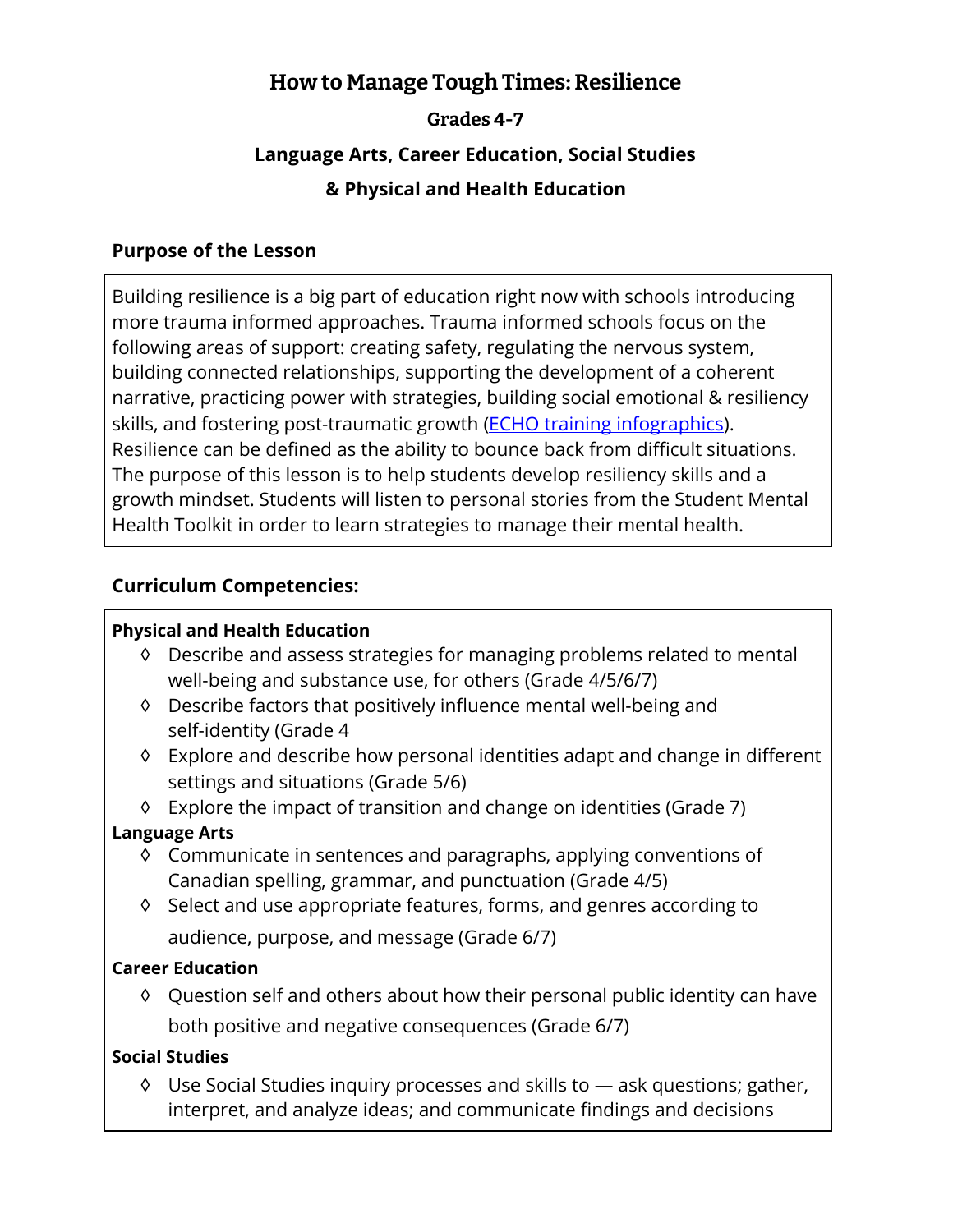#### **First Peoples Principles of Learning:**

- ◊ Learning ultimately supports the well-being of the self, the family, the community, the land, the spirits, and the ancestors
- ◊ Learning requires the exploration of one's identity
- ◊ Learning is embedded in memory, history, and story

#### **Video**

Inspiring Stories: Choose 2 or 3 to share with your class. Go [HERE](https://studentmentalhealthtoolkit.com/youth-corner/stigma-free-stories/)to watch.

## **Guiding Questions:**

- ◊ What can you learn from the person speaking?
- ◊ What are some strategies that they mentioned that you would like to try?
- ◊ What does resilience mean?
- ◊ Do you think resilience is learned or built through experiences?
- ◊ How do you think someone can become more resilient?
- ◊ How does the speaker show resilience?
- ◊ What is the growth mindset?
- ◊ How does the speaker show that they have a growth mindset?
- ◊ How can we work on using a growth mindset in our classroom?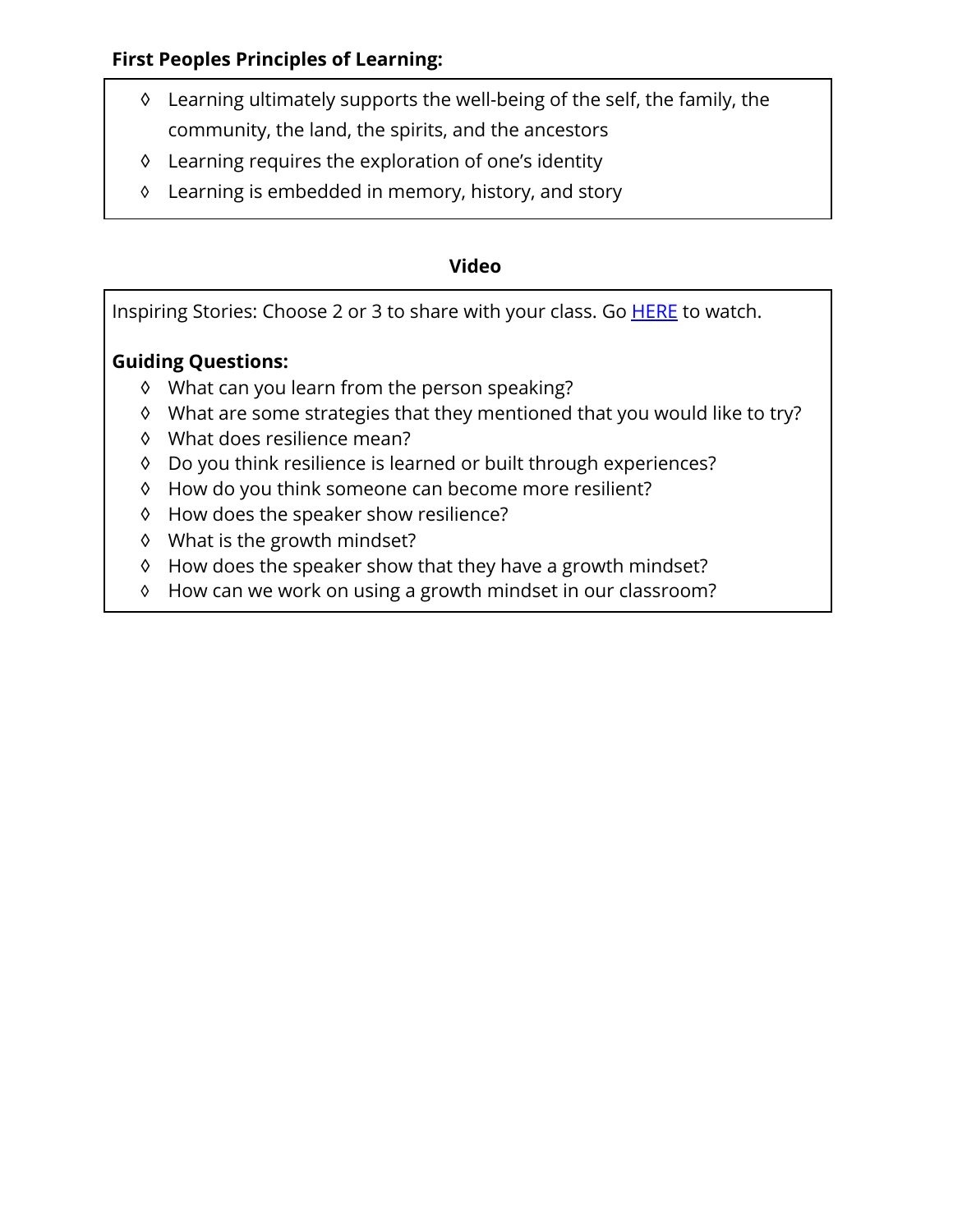- **1.** Play 2-3 inspirational stories from the Student Mental Health Toolkit in the Inspiring Stories section. You can find them [HERE](https://studentmentalhealthtoolkit.com/youth-corner/stigma-free-stories/). Be sure to screen the inspiring story before sharing with your class to make sure it is appropriate for your grade level.
- **2. Pause the video and use the teacher guiding questions to spark discussion.**
- **2. Discuss the curricular objectives for this lesson with your class.**

Talk about how mental health education is incorporated in the classroom. Link this discussion with growth mindset posters if your class has them (see examples below). Discuss what the growth mindset is, and tie in a conversation about the **[ZONES of regulation](https://www.zonesofregulation.com/index.html) or [Mind Up](https://mindup.org/)** if your class uses any of these socioemotional learning programs.

- **3. Follow-up Activity:** Have students research a celebrity/famous figure and create a speech or presentation for the class on strategies that this person has used to manage their mental health. A research template worksheet is below for them to fill in!
- **4. Other Suggestions:** Have the students use iPads/tablets to create an iMovie or a PowerPoint slideshow presentation for their talk. Recommended resource: Let's Talk Resilience ([cards available on Amazon\)](https://www.amazon.ca/Lets-Talk-Resilience-Sue-Nicholls/dp/1909301590). These are great for sparking more conversations about resilience with your class or small groups.
- 5. **Lesson Closure:** Share some visuals of tips to build resilience (example below).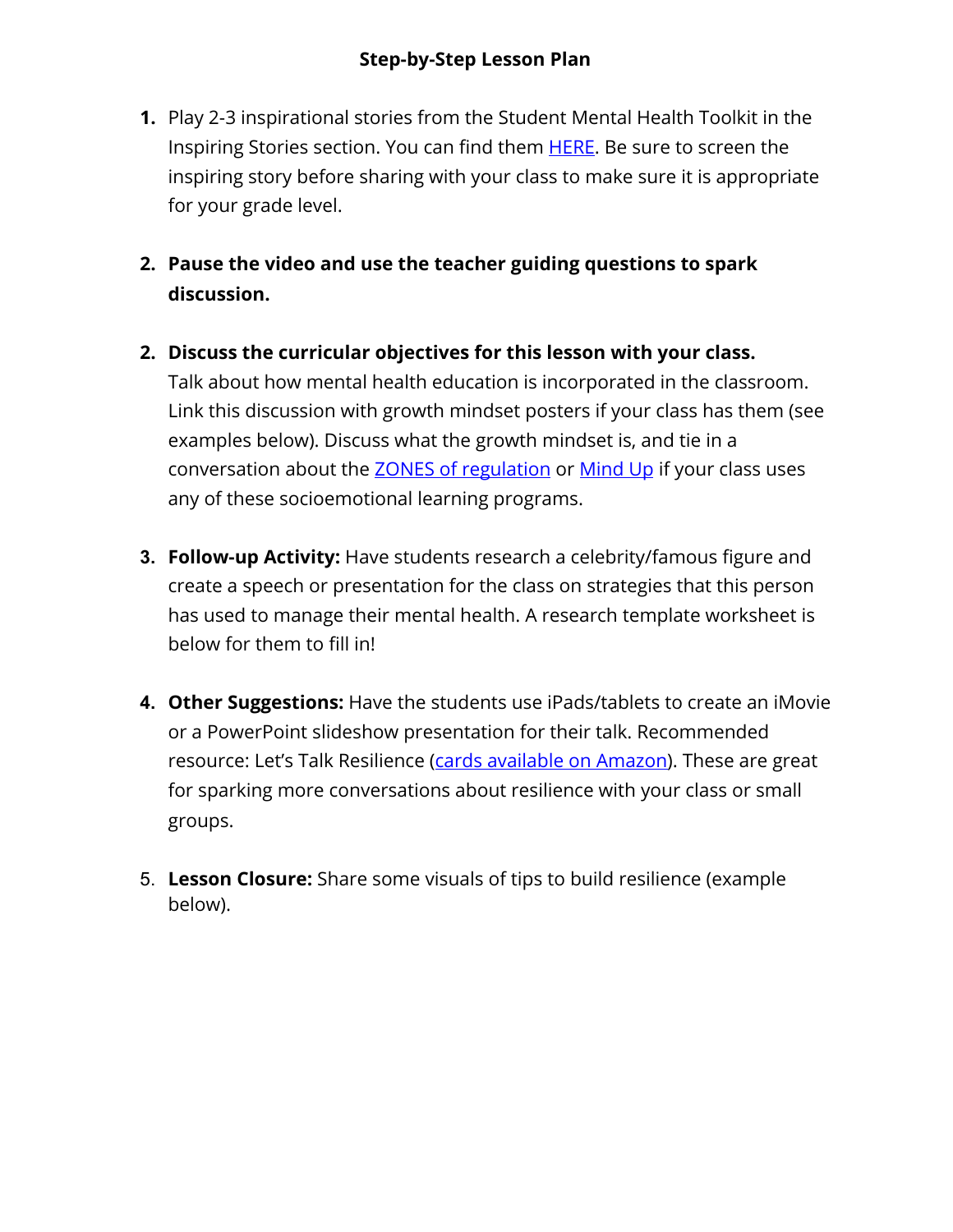

https://www.pinterest.ca/pin/439101032421285654/?nic\_v2=1a5vzK2cw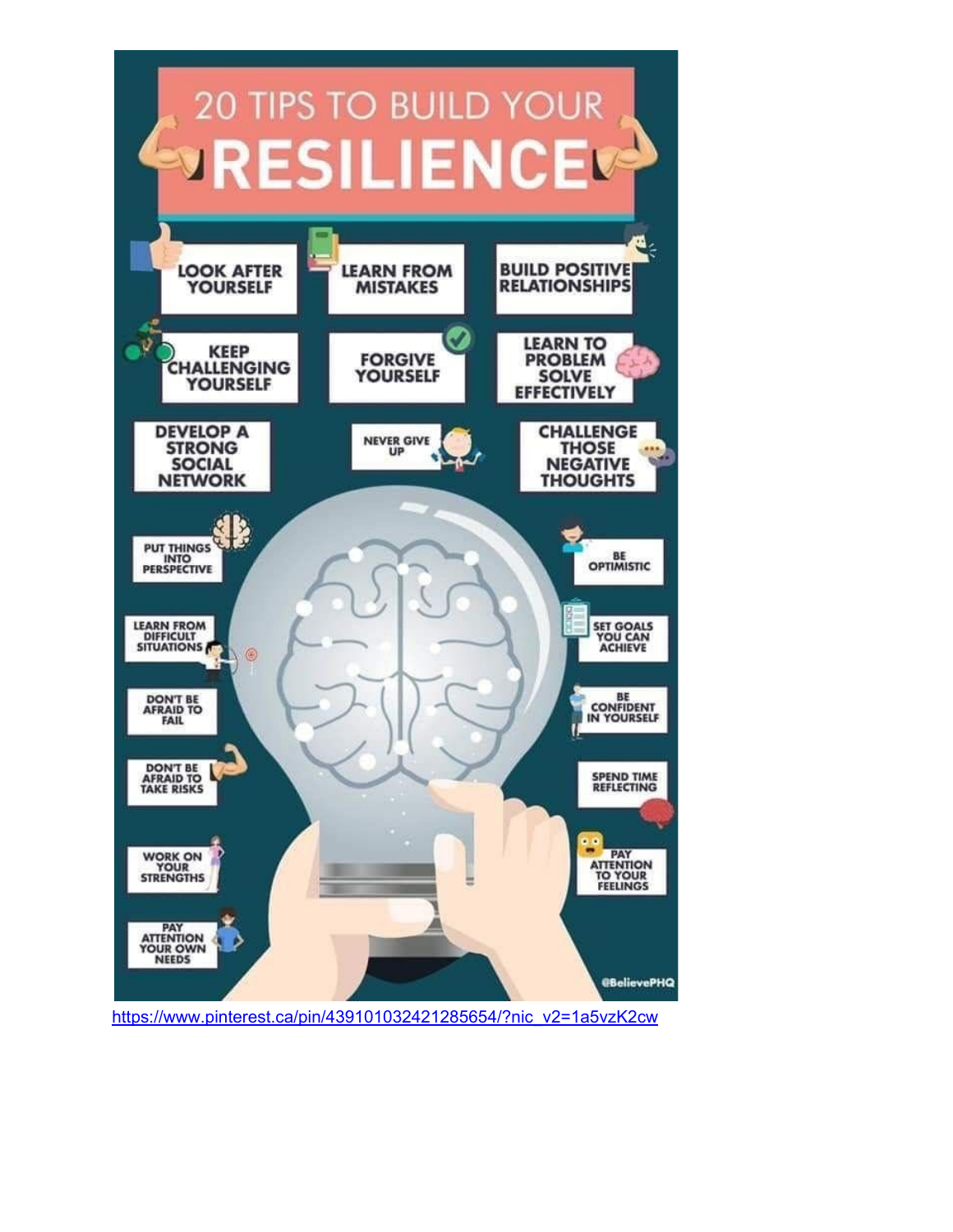#### **Example of Growth Mindset Posters**